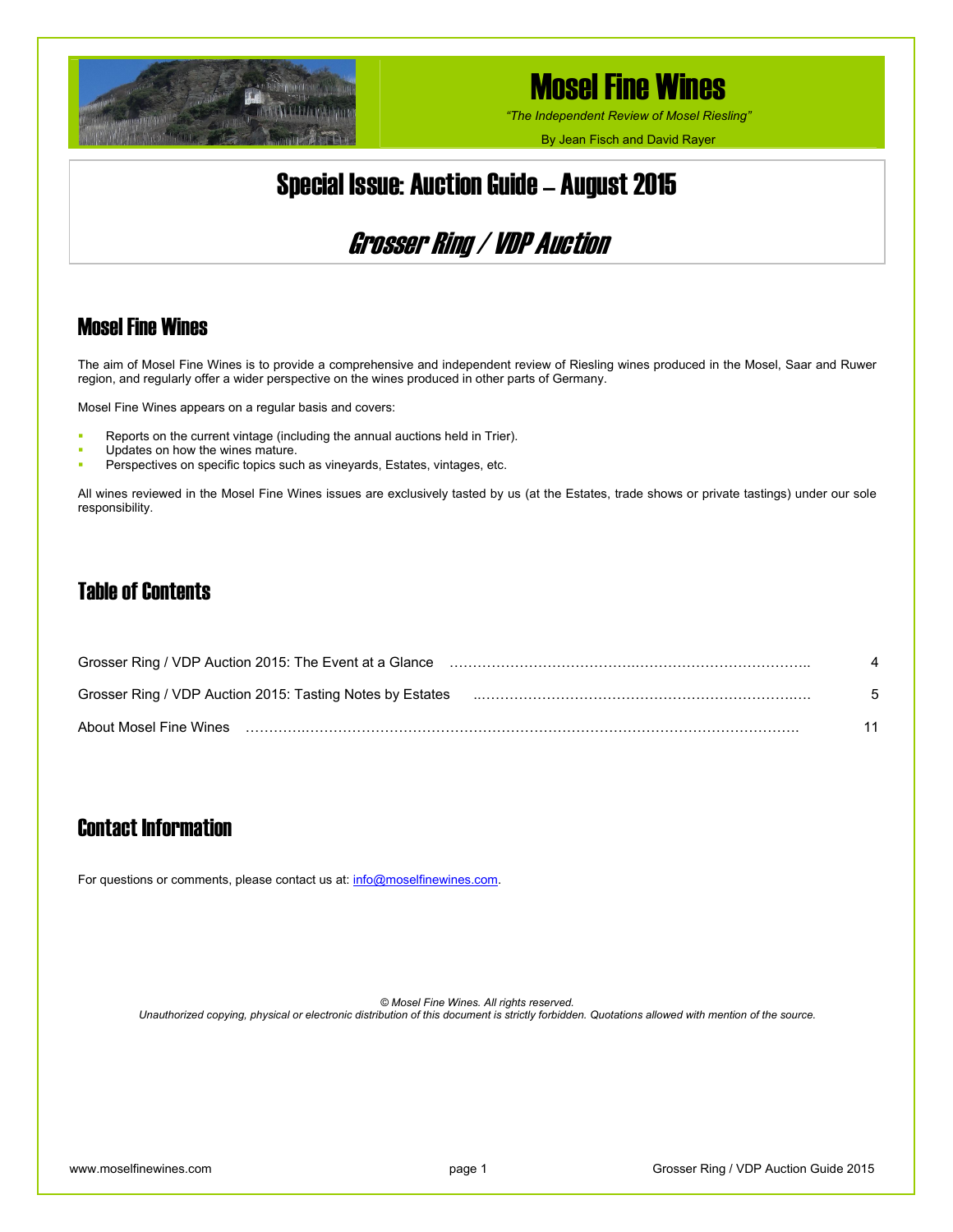

*"The Independent Review of Mosel Riesling"*

By Jean Fisch and David Rayer

## **Principles**

### Drinking window

- The drinking window provided refers to the maturity period: Mosel Riesling has a long development cycle and can often be enjoyable for 20 years and more. Like great Bordeaux or Burgundy, the better Mosel Riesling generally goes through a muted phase before reaching its full maturity plateau. At the end of each tasting note, we provide a drinking window, which refers to our estimation of the maturity period for the wine. This maturity period consists of the 'fruit' and 'terroir' phases defined in our introduction on Maturing Mosel (which can be found [here\)](http://www.moselfinewines.com/maturing-mosel.php).
- Without further reference, all wines are assumed to have in addition a drinking window of 1-3 years after the vintage: Top Mosel Riesling is also extremely enjoyable in its primary fruit phase, which typically lasts 1-3 years after the vintage. This primary fruit drinking window always applies and is therefore not referred to in each individual tasting note.

### Scoring Approach

The use of scores to evaluate a wine is often debated and has its advantages (communicating a perspective) and its disadvantages (in particular in reducing such a complex and fascinating matter as Riesling wine to a number). We believe that the advantages outweigh the drawbacks as long as a score is put in perspective of a tasting note and all our scores should be seen in that context.

We believe that Riesling is not about "more is better" but rather about seeking a combination of the following:

- Intrinsically complex and balanced: Great Riesling should be complex and multi-layered, and offer a perfect balance between acidity, flavor intensity and alcohol as well as sweetness for wines with some residual sugar.
- Expression of a terroir: Any wine should carry the signature of its unique terroir into the bottle. An Ürziger Würzgarten should not taste like a Scharzhofberger or vice-versa.
- True to its wine style: German Riesling has the incredible richness of coming in different styles, which vary in terms of degrees of residual sugar or in terms of flavor profile and intensity (i.e. Kabinett, Spätlese, Auslese, etc.). Great Riesling should glorify its declared style.

A great Kabinett, which remains true to its style, can therefore get a higher score than, say, an average Spätlese or Auslese.

We rely on a 100 point scale with the following overall principles:

| 95-100   | Classic: A true classic that sets the standards for its style and terroir. Only few wines make it into this "super-class" of<br>Riesling and no stone should be left unturned to find them. |
|----------|---------------------------------------------------------------------------------------------------------------------------------------------------------------------------------------------|
| 90-94    | <b>Outstanding:</b> Stands out as distinctive example of its style and terroir. It will offer immense pleasure and should be<br>actively looked out for.                                    |
| 85-89    | Good to very good: Is a good to very good wine with special qualities. It will be delicious and is worthy of any cellar,<br>especially if the price is right.                               |
| 80-84    | Solid to good: Is technically correctly made and will be enjoyable in its simple solid way. Price is the key driver for<br>the decision to buy.                                             |
| Below 80 | Not worth it: Does not show any distinction and may even have some flaws. Given the currently still quite reasonable<br>price level for Mosel Riesling, there is no reason to bother.       |

Riesling is an aromatic grape that rarely goes through malolactic fermentation. Therefore, bottling generally occurs six to nine months after the harvest, which allows us to generally taste bottled wines. Some wines may however not yet be bottled at the moment of our tasting. In such an instance, we provide a tasting note based on a cask sample and only a score range (instead of a firm one).

### **Nomenclature**

Please note that we are using the following simplifying principles in any wine description:

- No Prädikat in the name of a wine means that it is bottled as QbA.
- GG stands for Grosses Gewächs and EG for Erstes Gewächs.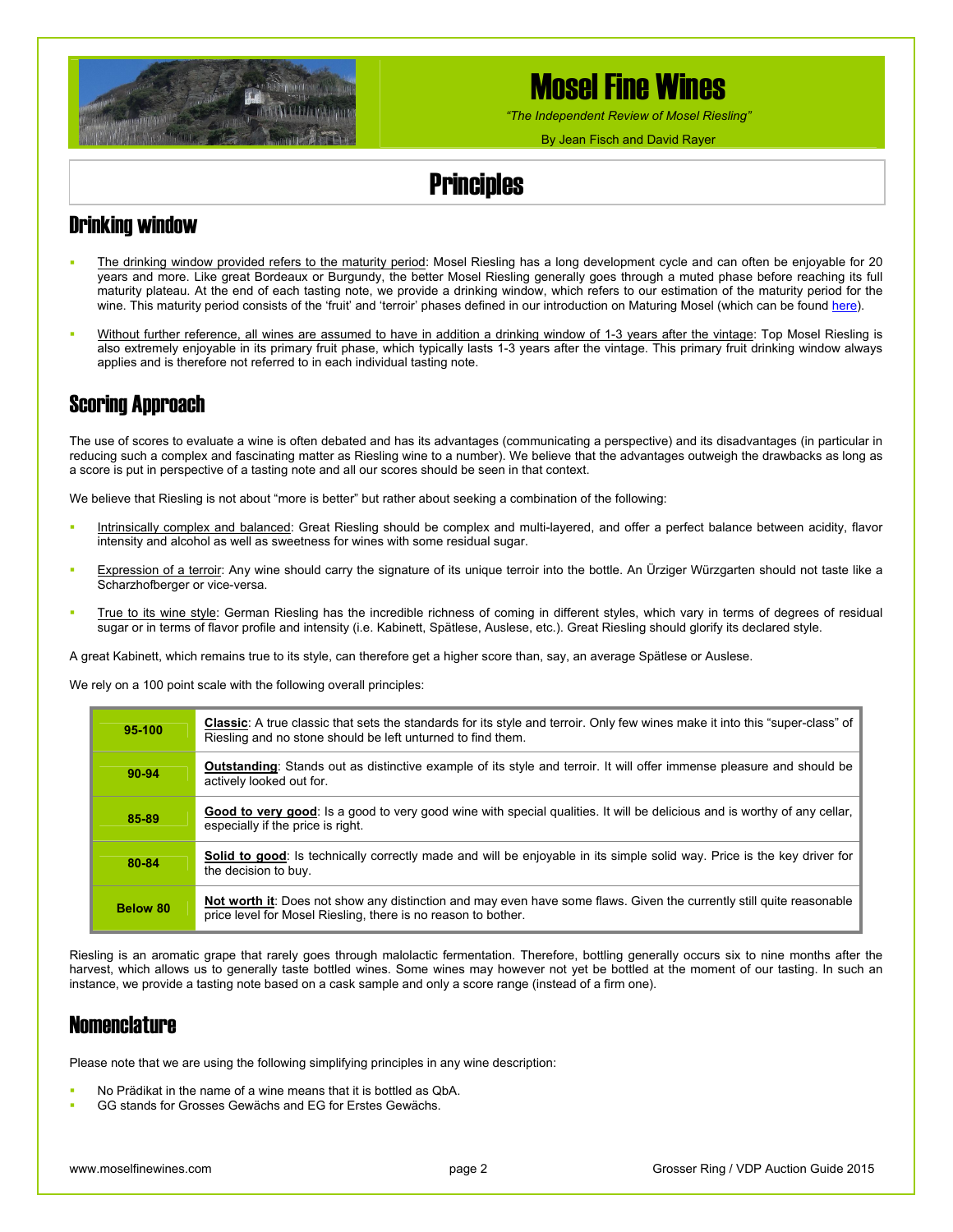

*"The Independent Review of Mosel Riesling"*

By Jean Fisch and David Rayer

## Background Information

Each country has its own specificities regarding naming, labelling, style, etc. This is no different in Germany. In this country also, there are specific subjects such as vineyard classification, AP numbers, etc. which the lover of Riesling will need to understand.

We regularly publish articles on topics which may help readers get a first grasp at or deepen their knowledge in a particular aspect of German wine and winemaking.

As these have been published over the last seven years, we insert here a comprehensive list of articles published to date with the topic and where it can be found:

| <b>Theme</b> | <b>Topic</b>                                                   | <b>Issue</b>              | Website           |
|--------------|----------------------------------------------------------------|---------------------------|-------------------|
| Wines        | An introduction to the Annual Trier<br><b>Wine Auctions</b>    |                           | <b>Click Here</b> |
| Wines        | Winemaking in the Age of Climate<br>Change                     | Issue No 28 (Jun 2015)    | <b>Click Here</b> |
| Vineyards    | Geisberg - The<br>Revival<br>of<br>Forgotten Saar Glory        | Issue No 28 (Jun 2015)    | <b>Click Here</b> |
| Wines        | Maturing Mosel (drinking windows)                              | Issue No 27 (Mar 2015)    | <b>Click Here</b> |
| Wines        | <b>AP Number</b>                                               | Issue No 27 (Mar 2015)    | <b>Click Here</b> |
| Region       | <b>Mosel Visiting Guide</b>                                    | Mosel Visiting Guide 2015 |                   |
| Wines        | Grosser Gewächs<br>Erstes Gewächs<br>Grosse Lage<br>Erste Lage | Issue No 26 (Oct 2014)    |                   |
| Wines        | Dry Mosel Riesling                                             | Issue No 14 (Jan 2011)    |                   |
| Vineyards    | Erdener Prälat                                                 | Issue No 10 (Jan 2010)    | <b>Click Here</b> |
| Estate       | Jos. Christoffel jr.                                           | Issue No 7 (May 2009)     |                   |
| Wines        | Eiswein                                                        |                           | <b>Click Here</b> |

Past issues are available to subscribers on simple request.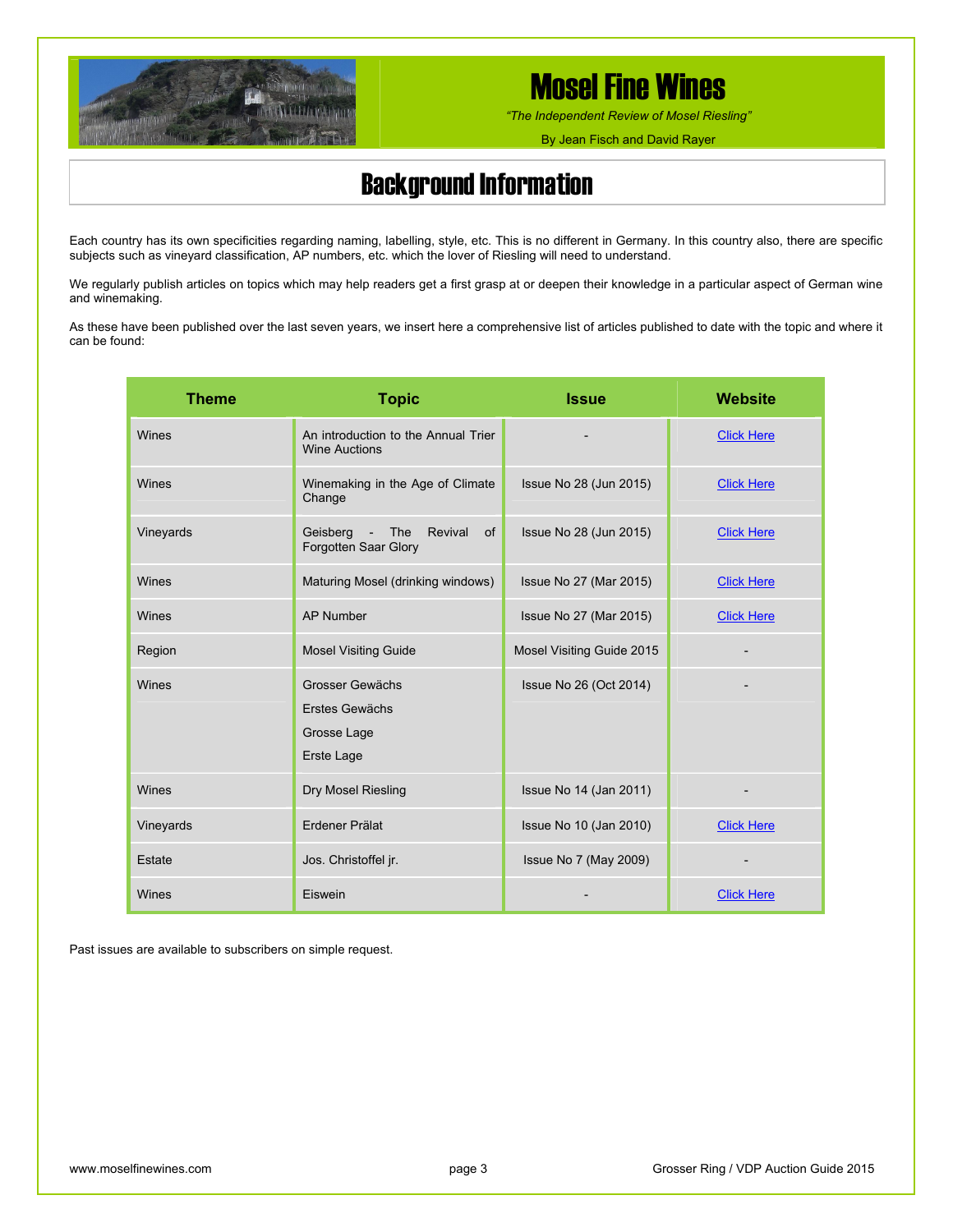

*"The Independent Review of Mosel Riesling"*

By Jean Fisch and David Rayer

### Grosser Ring / VDP Auction 2015 : The Event at a Glance

#### *The Auction is open to the public and professionals.*

The Auction is open to the public with the possibility to taste the wines in the morning. The wines are then auctioned off in the afternoon in a socalled "wet Auction", i.e. the wines are served again while they are being auctioned off (this may not the case of course for some rare and / or old bottles). There is an entrance fee for non-professionals.

| Place: | IAT Plaza Hotel<br>Zurmaienerstrasse 164<br>54292 Trier | Timing: | September 18<br>$09.00 - 11.00$<br>$13.00$ onwards: | Pre-tasting<br>Auction |
|--------|---------------------------------------------------------|---------|-----------------------------------------------------|------------------------|
|--------|---------------------------------------------------------|---------|-----------------------------------------------------|------------------------|

*The vast majority of the wines brought to the Auction are special casks of the finest wines (not sold via traditional sales channels).*  In principle, each Estate has the freedom to decide which wine(s) to auction off: A young wine, a mature one, a special cask, etc. The only restriction is that any Eiswein, BA and TBA have to have seen at least two winters (i.e. are at least 2 years old) before going to Auction. In practice growers want to bring their best wines to the Auction and the following rules of thumb generally hold true:

- Only special wines from special casks (i.e. with a distinct AP number) are brought to the Auction. These wines are therefore not available via traditional sales channels.
- Kabinett, Spätlese or Auslese brought to the Auction are likely to be from the latest vintage (i.e. from the 2014 vintage for the Auction to be held this year).
- The practice varies more widely what concerns Eiswein, BA and TBA bottlings. Some Estates tend to bring them to the Auction immediately or soon after the minimum two years period. Other Estates prefer to let them mature somewhat in their cellars before bringing them to the Auction.
- In addition, some Estates may bring some mature rarities from wines which are sold via regular channels.

#### *Private individuals as well as professionals can bid at this Auction.*

Technically speaking, only the accredited commissioners are actually allowed to bid at this Auction. However, anyone who wishes to acquire some bottles at this Auction can do so by placing bids with their wine merchant / importer (if they offer this service) or by contacting directly one of the accredited commissioners. Bids are put in the form of "*I want X bottles of wine so-and-so for up to €Y hammer price per bottle*". After the Auction, the commissioners will contact the successful bidders for payment and shipment. It is therefore advisable to contact a commissioner prior to bidding on the best way to handle any import or duties issues into your country or handle through a wine merchant in your country (who will handle the import logistics for you).

#### *Bidders need to take into account that commissions and taxes will be added to the hammer price.*

The end price paid for the wines will be composed of the hammer price, to which one needs to add a commission fee (a few percentage points of the hammer price) for the accredited commissioners, shipping costs as well as any import duties and VAT (or sales tax).

#### *Bidding occurs through registered commissioners.*

Any bidding will occur through a set of accredited commissioners who handle the bids on behalf of the individuals or professionals. We provide here below the list of the accredited commissioners to the VDP Auctions as per VDP website (capture – August 2015):

| Hans Allendorf Weinkommission           | Sigrid Haber Weinkommission                    |
|-----------------------------------------|------------------------------------------------|
| Josef Becker Weinvermittlung GmbH       | Lieselotte Jörz Weinkommission                 |
| Elmar Bergweiler-Weinkommission         | Rudolf Ohl Weinkommission Inh. Wolfgang Walter |
| Gustav Robert Bildesheim Weinkommission | Karl A. Ress Wein KG                           |
| Joachim Dünweg Weinkommission W. Dünweg | J. & H. Selbach Weinkommission                 |
| Fritz Freund Weinkommission GmbH        | Fritz Steinlein e.K. Bernd Weber               |
| Stefan Gerhard Weinkommission           | Heinrich Koch - Weinkommission                 |

Full details on the commissioners (address, phone, email, etc.) can be found here: [VDP Commissioners](http://www.vdp.de/fileadmin/user_upload/PDF/Veranstaltungen/Versteigerungen/Kommisionaere.pdf).

### More information can be found in the following document freely available online [The Annual Trier Wine Auctions | An Introduction](http://www.moselfinewines.com/Mosel Fine Wines - Introduction to the Trier Wine Auctions.pdf)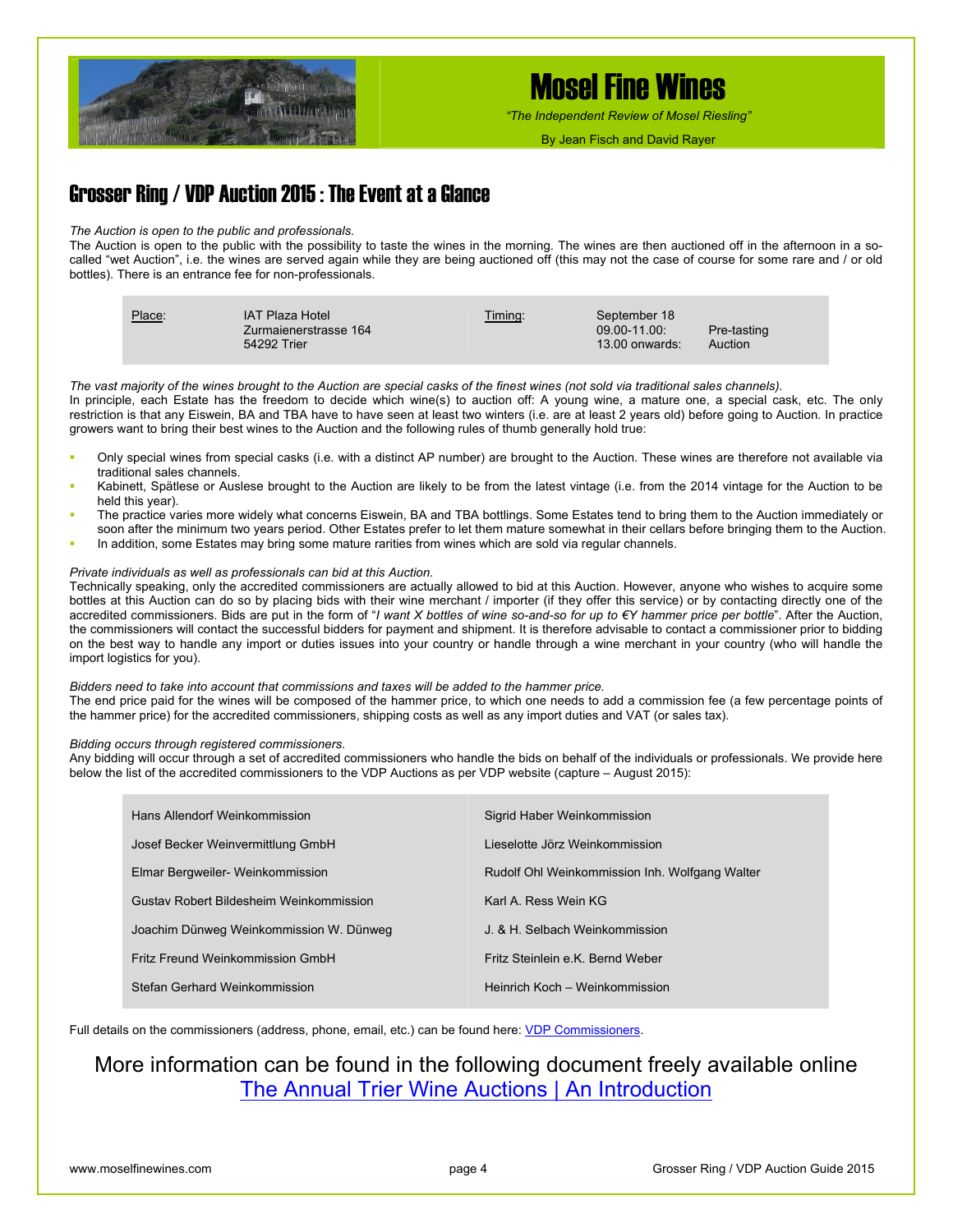

*"The Independent Review of Mosel Riesling"*

By Jean Fisch and David Rayer

### Grosser Ring / VDP Auction 2015 : Tasting Notes by Estates

### **Overview**

We provide here a review of wines that will be auctioned off by the Grosser Ring / VDP on September 18, 2015 and that we can recommend on quality grounds. This includes wines from the following Estates (presented in alphabetic order):

**Geltz-Zilliken Fritz Haag Reinhold Haart von Hövel Karthäuserhof Peter Lauer Schloss Lieser Dr. Loosen Egon Müller / Le Gallais von Othegraven Joh. Jos. Prüm S.A. Prüm Willi Schaefer St. Urbans-Hof** 

*Saarburg Brauneberg Piesport Oberemmel Trier-Eitelsbach Ayl Lieser Bernkastel Wiltingen / Kanzem Kanzem Wehlen Wehlen Graach Leiwen* 

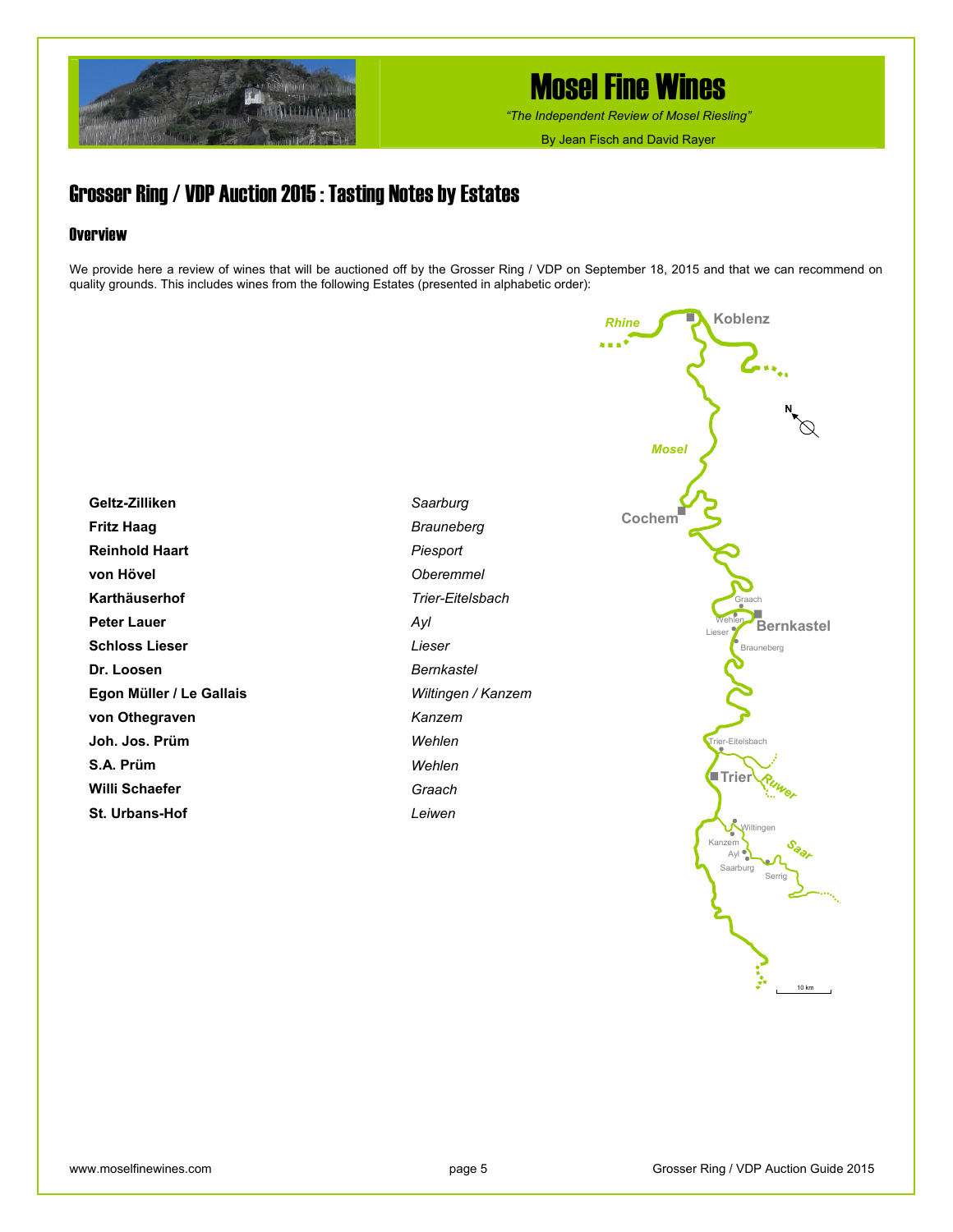

*"The Independent Review of Mosel Riesling"*

By Jean Fisch and David Rayer

### Tasting Notes by Estates

|        | Weingut Geltz-Zilliken |                                                 |       |         |     |
|--------|------------------------|-------------------------------------------------|-------|---------|-----|
|        |                        |                                                 |       |         |     |
| 2005er | Geltz-Zilliken         | Saarburger Rausch Riesling Trockenbeerenauslese | 01 06 | Auction | 100 |

This auction TBA has yet to be released by the Estate but will make quite a stir when it will! This staggering golden-colored wine starts off with warm yeasty bakery scents. These give way to some pear, orange, pineapple, grapefruit, cinnamon jam and dried fruits. Searing acidity hits the richly sweet palate marked by an intense oily structure with plenty of honey, date and raisin and brings an incredible Eiswein-styled tension to the experience. The grandiose finish is endless and almost painfully intense. This stunner of an effort defies all benchmarks and, in its Eiswein-TBA style, a reference. Lovers of acid will not be able to lay their hands off this. This acidity makes it one to ideally enjoy over the coming decade, even if it will last for longer. But what a stunning off-the-chart effort! Now-2025+

| 2014er | Zilliken<br>Gelt | Auslese<br>Rieslina<br>Rausch<br>muroe<br>--<br>.<br>.<br>--<br>the contract of the contract of the contract of the contract of the contract of the contract of the contract of | 01<br>л.<br>- 19 | ctior<br>. | 94 |  |
|--------|------------------|---------------------------------------------------------------------------------------------------------------------------------------------------------------------------------|------------------|------------|----|--|
|        |                  |                                                                                                                                                                                 |                  |            |    |  |

Harvested at 108° Oechsle, this complex Auslese offers incredibly fresh and pure yet ripe scents driven by mint, yellow peach and grapefruit. The freshness of the aromatics carry over onto the palate, where the portion of botrytized fruit that has gone into the wine brings creaminess but none of its telltale aromatics (i.e. honey, apricot, pineapple etc.). Some light white fruits come through in the very long and pure finish. This is still quite primary and linear at this stage but time will reveal the multiple facets of this superbly refined Auslese. 2029-2054

| 2014er | . | RIesund<br>spatiese<br>зличь.<br>המר | U3.<br>. .<br>. | TIOI | ົດລ<br>ະບ |
|--------|---|--------------------------------------|-----------------|------|-----------|
|        |   |                                      |                 |      |           |

This superb wine made solely from very old vines woes one with gorgeously complex scents of yellow peach, mango, papaya, orange and bakery notes. The presence on the palate is quite impressive thanks to good, almost powerful acidity and some grapefruit and saline notes in the very long finish. This very impressive Spätlese only needs a little of time to cut its rough edges and blossom into a beauty! 2024-2044

|        | <b>Weingut Fritz Haag</b> |                                                          |                |        |
|--------|---------------------------|----------------------------------------------------------|----------------|--------|
|        |                           |                                                          |                |        |
| 2014er | Fritz Haag                | Brauneberger Juffer-Sonnenuhr Riesling Spätlese<br>14 15 | <b>Auction</b> | $93 +$ |

The 2014 auction Spätlese comes, as usual, from a prime parcel of old vines in the *Gewann* Falkenberg in the heart of the Juffer-Sonnenuhr vineyard. This delivers a gorgeous nose of cream, spices and coconut wrapped into great freshness. The wine is still on the shy side on the palate but offers plenty of the typical Haag raciness and elegance, delivered with the weight of a light Auslese and a touch of sweetness in the finish still in need of integration. This gorgeous wine in the making is made along the lines of the great Auslese from the 1990s and has huge upside potential if it gains in focus. 2024-2044

| 2014er | <b>Fritz Haag</b> | <b>Brauneberger Juffer-Sonnenuhr Riesling Kabinett</b> | 13 15 | Auction | $92 -$ |
|--------|-------------------|--------------------------------------------------------|-------|---------|--------|
|--------|-------------------|--------------------------------------------------------|-------|---------|--------|

This was harvested at 89° Oechsle out of the Estate's prime parcels in the *Gewann* Falkenberg and auf Tornei as a light version of a Spätlese but the outstanding quality and lightness of the wine made Oliver Haag decide to bottle it separately as a Kabinett (under cork unlike the regular Kabinett at the Estate). This superb wine delivers a reduced and smoke infused nose of white minerals, greengage, spices and herbs. The wine made in the style of a light Spätlese seems to dance on the palate, being round, zesty and superbly easy to knock down. As Oliver mentions: "This is a wine made for aging" and there is still a touch of residual sugar in need of integration coming through in the beautifully long and nicely integrated finish. There is huge upside potential here and it could well turn into a hypothetical blend of the Estate's 1996, 1994 and 1989 Spätlese. We cannot wait to taste this gorgeous wine at maturity. 2024-2044

|        | <b>Weingut Reinhold Haart</b> |                                           |       |         |    |
|--------|-------------------------------|-------------------------------------------|-------|---------|----|
| 2014er | Reinhold Haart                | Piesporter Goldtröpfchen Riesling Auslese | 16 15 | \uction | 94 |

Harvested from a parcel in the central part of the Goldtröpfchen at 105° Oechsle, this offers a gorgeously precise nose of passion fruit, grapefruit and pineapple on the nose. The wine is nicely vibrant and juicily zesty on the palate. The finish is creamy, with a hint of honey but also some minty herbs. This elegant version of an Auslese GK is a great success! 2024-2049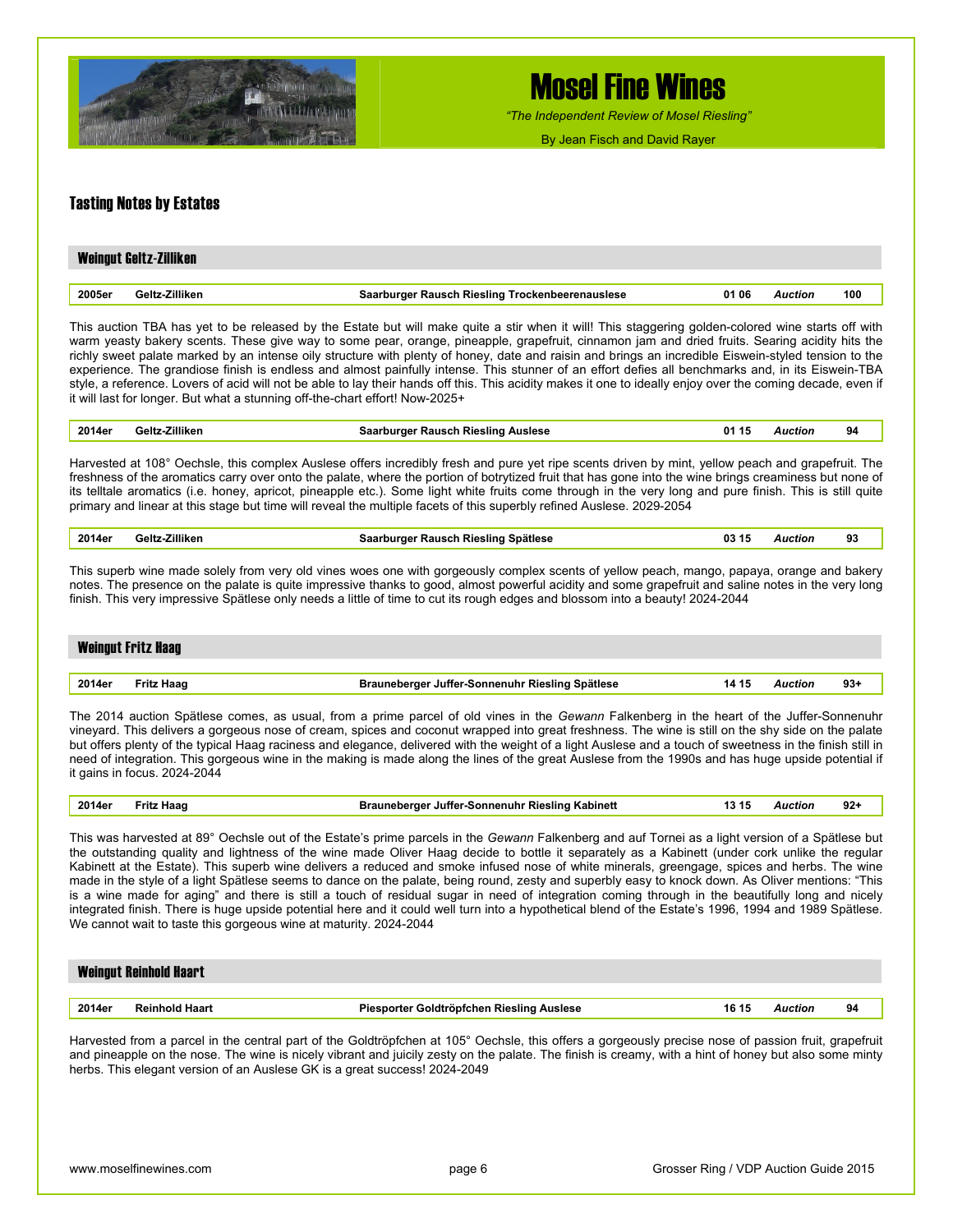

*"The Independent Review of Mosel Riesling"*

By Jean Fisch and David Rayer

|                   | <b>Reinhold Haart</b>                         | Piesporter Goldtröpfchen Riesling Spätlese                                                                                                                                                                                                                                                                                                                                                                                                                                                                                                                                                                                                                                                                              | 14 15 | Auction        | 93    |
|-------------------|-----------------------------------------------|-------------------------------------------------------------------------------------------------------------------------------------------------------------------------------------------------------------------------------------------------------------------------------------------------------------------------------------------------------------------------------------------------------------------------------------------------------------------------------------------------------------------------------------------------------------------------------------------------------------------------------------------------------------------------------------------------------------------------|-------|----------------|-------|
|                   |                                               | Harvested at a full 97° Oechsle, this rich wine lives from its fresh, cassis infused scents of passion fruit, white peach, smoke and herbs. This<br>Auslese in all but name is deliciously creamy on the palate and leaves a gorgeous feel of fruit and more whipped cream in the smooth finish. This is<br>gorgeously well made in a style reminding us of the Estate's wines from 1997. 2024-2044                                                                                                                                                                                                                                                                                                                     |       |                |       |
|                   | Weingut von Hövel                             |                                                                                                                                                                                                                                                                                                                                                                                                                                                                                                                                                                                                                                                                                                                         |       |                |       |
| 2014er            | von Hövel                                     | Kanzemer Hörecker Riesling Spätlese                                                                                                                                                                                                                                                                                                                                                                                                                                                                                                                                                                                                                                                                                     | 13 15 | <b>Auction</b> | 93    |
| effort! 2024-2039 |                                               | This is already quite present at this early stage and offers great scents of white pepper, dried flowers and yellow fruits including peach and quince.<br>The wine delivers these with the intensity, structure and energy of an Auslese on the palate. What is fascinating here is the sheer freshness and<br>lightness, the hallmark of the Estate, which emerges in the long finish and gives the wine the beautifully playful side of a Spätlese. This is a superb                                                                                                                                                                                                                                                  |       |                |       |
| 2014er            | von Hövel                                     | Oberemmeler Hütte Riesling Kabinett Vollmondwein                                                                                                                                                                                                                                                                                                                                                                                                                                                                                                                                                                                                                                                                        | 09 15 | <b>Auction</b> |       |
| Not tasted.       |                                               |                                                                                                                                                                                                                                                                                                                                                                                                                                                                                                                                                                                                                                                                                                                         |       |                |       |
| 2014er            | von Hövel                                     | Scharzhofberger Riesling Kabinett Kosher Wein                                                                                                                                                                                                                                                                                                                                                                                                                                                                                                                                                                                                                                                                           | 11 15 | <b>Auction</b> |       |
| Not tasted.       |                                               |                                                                                                                                                                                                                                                                                                                                                                                                                                                                                                                                                                                                                                                                                                                         |       |                |       |
|                   | Weingut Karthäuserhof                         |                                                                                                                                                                                                                                                                                                                                                                                                                                                                                                                                                                                                                                                                                                                         |       |                |       |
| 2005er            | Karthäuserhof                                 | Eitelsbacher Karthäuserhofberg Riesling Trockenbeerenauslese Nr. 20                                                                                                                                                                                                                                                                                                                                                                                                                                                                                                                                                                                                                                                     |       | <b>Auction</b> | 96    |
|                   |                                               |                                                                                                                                                                                                                                                                                                                                                                                                                                                                                                                                                                                                                                                                                                                         |       |                |       |
|                   |                                               | This yellow-golden colored wine harvested at a full 196° Oechsle delivers an attractive even if still somewhat reduced nose of ripe quince, melon,<br>licorice, honey and almond. Where this comes into its own is on the palate, which is simply staggering of playful finesse, with just the right amount<br>of acidity coming through and providing the frame for gloriously almond-infused, multi-layered flavors of pineapple, dried exotic fruits and honey.<br>Despite the TBA on the label, this remains delicate and seems to dance on the palate. The finish is hugely complex with a hint of oxidative flavors<br>gloriously adding depth to the wine. This little beauty has plenty of life ahead. Now-2045 |       |                |       |
| 2014er            | Karthäuserhof                                 | Eitelsbacher Karthäuserhofberg Riesling Spätlese Nr. 42                                                                                                                                                                                                                                                                                                                                                                                                                                                                                                                                                                                                                                                                 |       | <b>Auction</b> | $92+$ |
|                   | integrate and delivers its finesse. 2024-2044 | This bright-colored wine has closed down completely after bottling and delivers an impressive but hugely reduced nose of minty herbs, some non-<br>saying fruits and spices. The balance on the palate is however superb, with a hint of exotic fruits adding a feel of depth to the clean and green<br>scents of apple and grapefruit. The finish is full of tension and juicy zesty fruits. However, this very primary wine is likely to require a good decade to                                                                                                                                                                                                                                                     |       |                |       |
|                   | <b>Weingut Peter Lauer</b>                    |                                                                                                                                                                                                                                                                                                                                                                                                                                                                                                                                                                                                                                                                                                                         |       |                |       |
| 2014er            | Peter Lauer                                   | Ayler Kupp Riesling Spätlese Fass 23                                                                                                                                                                                                                                                                                                                                                                                                                                                                                                                                                                                                                                                                                    |       | <b>Auction</b> | 94    |
| 2022-2034         |                                               | This auction Spätlese was produced from free-running juice of grapes from the Stirn and Unterstenberg sectors in the Ayler Kupp. It offers<br>captivatingly complex scents of grapefruit, gooseberry, orange blossom, lead pencil and some bakery products. A superbly fresh and airy feel on<br>the palate gives the wine great drinking appeal. The finish is all sheer elegance and lightness. This is a little cracker of a Spätlese in the making!                                                                                                                                                                                                                                                                 |       |                |       |

This Kabinett was harvested at 82° Oechsle from an early selection in the same parcel as the one for the GG. At this early stage, the wine is quite restrained and only hints at some beautiful cool complexity with fine floral notes, gooseberry, smoke and freshly cut herbs. The wine shows more fruit and a mouth-watering intensity on the palate, yet retains great finesse and elegance in the long finish. 2020-2029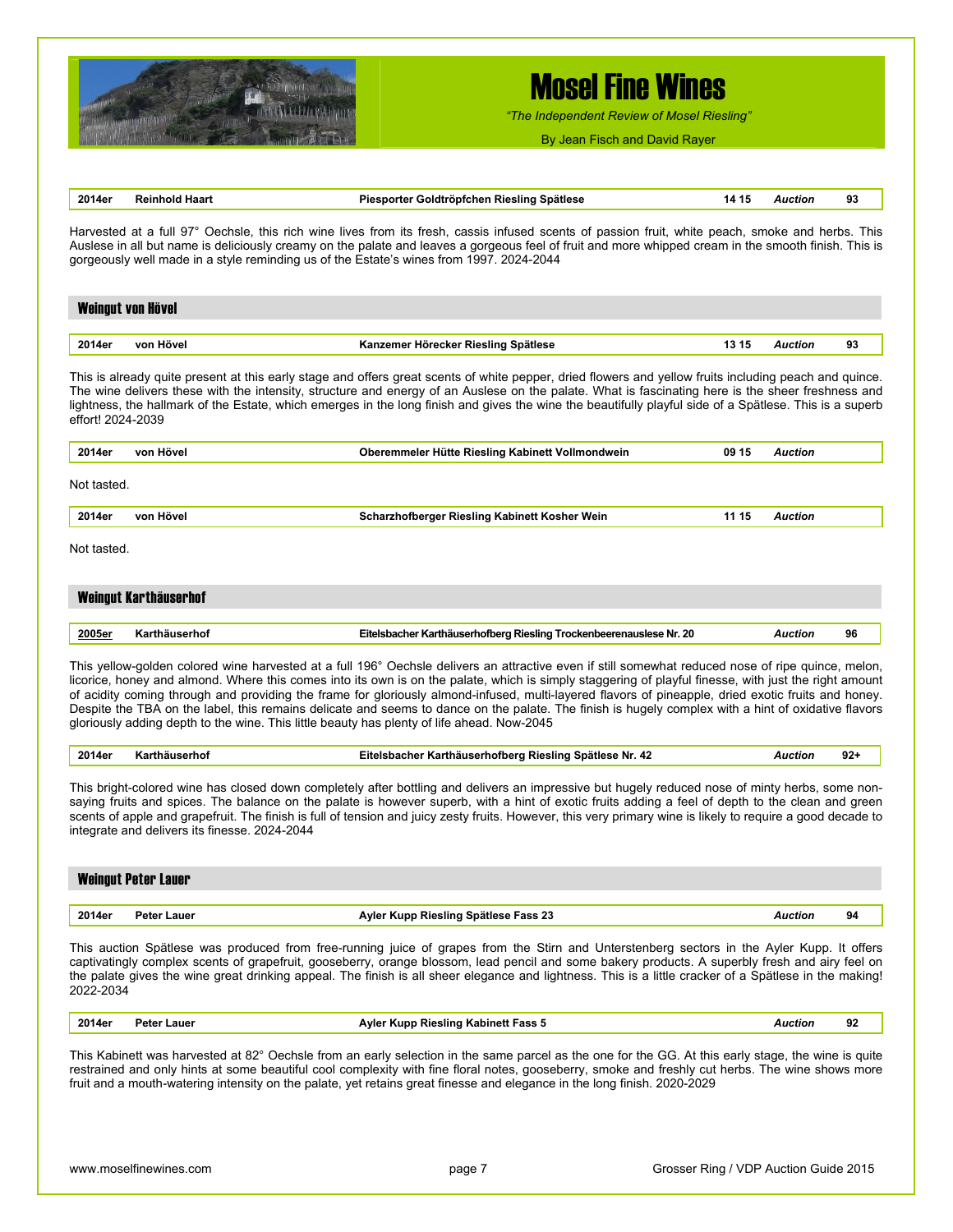

*"The Independent Review of Mosel Riesling"*

By Jean Fisch and David Rayer

#### Weingut Schloss Lieser

| 2014er | . | Sonnenur<br>16<br>JUITEI<br>anerne<br>. .<br>. | .,,,,,<br>. | 94 |
|--------|---|------------------------------------------------|-------------|----|
|        |   |                                                |             |    |

This hay-colored wine was made from fruit harvested at a comparatively modest 100° Oechsle, which made Thomas Haag decide to commercialize this beauty as an auction Auslese and not as auction Auslese GK. The wine immediately captures one's attention through its superb tension between an undercooled side driven by grapefruit, pear and even minty herbs and a more exotic side in which apricot, saffron and tangerine come through. This tension carries over onto the palate, making the wine both vibrant and soothing. The finish is full of promises, being both intense yet airy and elegant, with great refinement and stunning balance. This is a gorgeous wine made for lovers of zesty dessert wines. 2024-2054

| , 2014er | Schloss Lieser | Brauneberger Juffer-Sonnenuhr Riesling Spätlese | 15 15 | <b>Auction</b> |  |
|----------|----------------|-------------------------------------------------|-------|----------------|--|
|----------|----------------|-------------------------------------------------|-------|----------------|--|

Harvested at a moderate 90° Oechsle, this offers a stunning nose of pear and minerals, embedded into a delicate creamy whiff of rose water and tangerine. A vibrant zesty feel on the palate provides the right counter-weight to the subtly Auslese power. The finish is all about minerals, smoke and clean fruits. This is a little stunner in the making, which is likely to develop a ravishingly exotic side at maturity. 2024-2044

|        | <b>Weingut Dr. Loosen</b> |                                          |       |                |           |
|--------|---------------------------|------------------------------------------|-------|----------------|-----------|
|        |                           |                                          |       |                |           |
| 2014er | Dr. Loosen                | Erdener Prälat Riesling Auslese lange GK | 54 15 | <b>Auction</b> | $(94-97)$ |

The 2014 version of the Prälat lange GK was made from partially botrytized fruit selected early in the harvest at 130 °Oechsle. The wine is driven by almonds, gorgeously juicy yellow peach, cream and dried herbs. Raisin notes come through on the palate and are nicely underlined by the unctuous side of this rich yet racy Auslese in a long and airy finish. This may not be as "stacked and packed" as in recent vintages but is no less impressive! 2024-2049

| 2014er | Loosen<br>Dr<br>. | $12.1 -$<br>יר Würzgarten Riesling Spätlese GK<br>.7109r<br>. . | wction<br>. | (93-95 |
|--------|-------------------|-----------------------------------------------------------------|-------------|--------|
|        |                   |                                                                 |             |        |

The Ürziger Würzgarten Spätlese GK is traditionally made from a selection of small berries from bunches affected by *millerandage* (also known as shot berries) from all the Estate's holdings in the Würzgarten. The 2014 version was harvested at 95° Oechsle and offers a stunning nose of cassis and raspberry cream wrapped into some zesty grapefruit, mint and white peach. The Auslese character of the wine is underlined by a stunning touch of whipped cream on the palate. The wine is nicely playful even if packed with flavors and leaves a stunningly fruity and minty feel in the ripe yet zesty finish. This is a gorgeous wine in the making! 2024-2049

|            | Weingut Egon Müller / Le Gallais |                                                      |       |         |
|------------|----------------------------------|------------------------------------------------------|-------|---------|
| 2003er     | Egon Müller                      | <b>Scharzhofberger Riesling Trockenbeerenauslese</b> | 13 04 | Auction |
| Not taster |                                  |                                                      |       |         |

Not tasted

| 2014er | Müller<br>'aon | <b>Auslese GK</b><br>' Rieslinc<br>וחזצ | 09<br>15 | Auction | ດາ<br>J1. |
|--------|----------------|-----------------------------------------|----------|---------|-----------|
|        |                |                                         |          |         |           |

This deep-yellow colored wine delivers a stunning tension between the zesty side of grapefruit puree and pear and the exotic side driven by baked pineapple, mango and honey. The aromatic purity and complexity is staggering on the palate, with a perfect oily and cream feel nicely balanced out by good acidity. This combination of freshness and ripeness is simply stunning and fascinating at the same time. This superb BA-styled wine could easily turn into a near-perfect experience if the touch of volatile acidity integrates as the wine matures. It is THAT impressive! 2024-2049

| 2014er | Mülleı<br>Eaon | Scharzhofberger Riesling Spätlese Alte Reben | . .<br>07<br>-15 | Auction | 94 |
|--------|----------------|----------------------------------------------|------------------|---------|----|
|--------|----------------|----------------------------------------------|------------------|---------|----|

This gorgeous, rich yet delicate wine offers pear, herbs, melon, grapefruit and spices on the nose. A touch of volatile acidity then quickly evaporates to bring some great Auslese oiliness on the palate with mint, chalky minerals and apply and citrusy fruit keeping the wine lively and fresh. The wine grows with air and develops more of the elegant and creamy finesse of a superb Auslese. This is a little beauty in the making. 2024-2044

| 2014er | <b>Gallais</b> | <br>' braune Kupp Riesling Spätlese<br>Wiltinaer | 06<br>15 | AUCTION | $92 -$<br>-- |
|--------|----------------|--------------------------------------------------|----------|---------|--------------|
|        |                |                                                  |          |         |              |

A whiff of volatile acidity gives way to some deliciously creamy scents of pear, whipped cream, bergamot, apricot, almond and saffron. The wine has the presence of an Auslese on the palate, with apple, spices and bergamot pairing with ripe apricot and mango. The finish is nicely racy, with lemon peel bringing a great refreshing side to this gorgeous wine made in a feine Auslese style. 2024-2044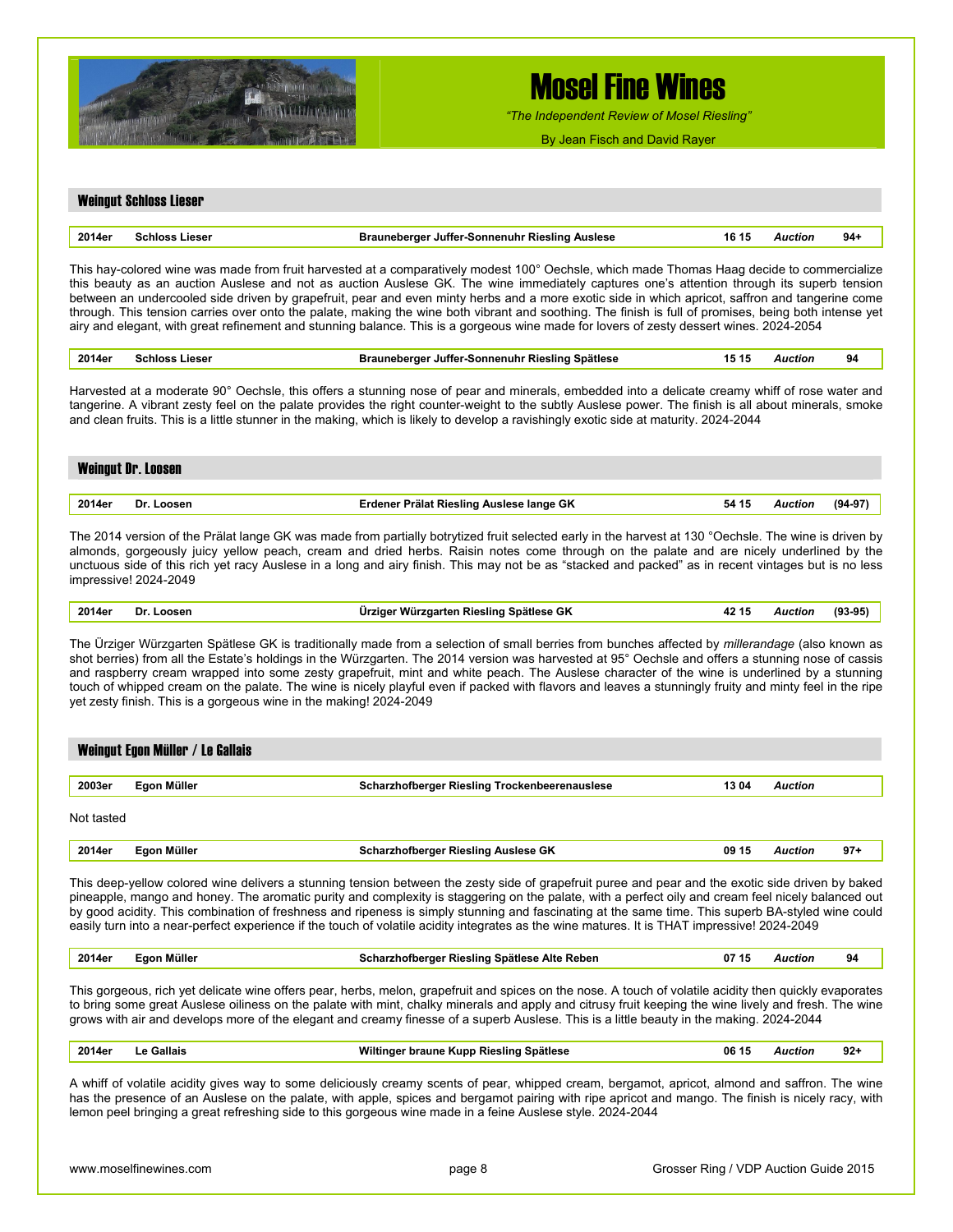

*"The Independent Review of Mosel Riesling"*

By Jean Fisch and David Rayer

### Weingut von Othegraven

| 2014er | von<br>$\sim$ $\sim$ | Spätlese<br><b>Riesling</b><br>Nitenbery<br>.<br>. | 03 15 | . | 93 |
|--------|----------------------|----------------------------------------------------|-------|---|----|
|        |                      |                                                    |       |   |    |

This offers a gorgeous nose of wet stone, mirabelle, red berry fruits, pear, mint and tea. A delicate touch of creaminess on the palate is framed by electrifying acidity and yet a stunning playful side cuts through this and leaves one with a gorgeously long and highly complex finish and a fleeting touch of honey in the after-taste. The wine remains truly Spätlese in style, being fresh, animating and juicily ripe. 2024-2044

| 2014er | von<br>Othearaven<br>. | <sup>.</sup> Altenbera Rieslina Kabinett<br><b>Kanzemer</b><br>. | 07<br>- 132 | wctior<br>. | 93<br>$ -$ |
|--------|------------------------|------------------------------------------------------------------|-------------|-------------|------------|
|        |                        |                                                                  |             |             |            |

This wine is made from fruit harvested just above 80° Oechsle from an old parcel planted with 40 years-old vines trained on single pole in the central part of the vineyard. The wine delivers a hugely impressive nose of smoke, herbs, spices, white and yellow peach, melon, pineapple and coconut. The feel on the palate is stunningly playful, being both as light as a feather and packed with gorgeously juicy flavors. This finish is all about fruits, spices and fun. This is a great real Kabinett in the making! 2024-2044

|                | Weingut Joh. Jos. Prüm |                                                           |           |
|----------------|------------------------|-----------------------------------------------------------|-----------|
|                |                        |                                                           |           |
| <u> 2013er</u> | Joh. Jos. Prüm         | Graacher Himmelreich Riesling Auslese lange GK<br>Auction | $(96-99)$ |

This needs quite some airing to shed its initial reductive side. What comes out then is simply stunning: Stunningly ripe scents of honey, pineapple, a touch of raisin, and apricot are nicely balanced out by refreshing notes of yellow peach, grapefruit and flowers. The wine is viscous, intense and compact on the palate, yet powerful scents of yellow honeyed fruits cut through this and bring out the juicy side. The finish is smoky, intense and just incredibly refined. This is a huge success which will require more than a decade to reach its maturity plateau! 2028-2063

**2013er Joh. Jos. Prüm Graacher Himmelreich Riesling Auslese GK** *Auction* **(92-95)** 

This remarkably open wine impresses one with some attractive scents of ripe fruits including William pear and yellow peach as well as some honey. More juicy pears and some honeyed cream make for a juicy experience on the palate. The juiciness of this charming wine is underlined by a zesty feel candied grapefruit in the finish. Even if already very attractive at this early stage, this will only gain in finesse and complexity as it matures. 2023-2043

|--|

This Auslese made from very old un-grafted vines situated in the historic and best section of the Lay (just next to the village of Bernkastel) was initially earmarked as a regular GK but eventually the family decided to bring this little gem as "simple" Auslese to the Auction. The wine starts off with a reductive and quite smoky nose of raisin, brown sugar and toffee before yellow peach, herbal notes and laurel kick in. Intense notes of pineapple, honeyed fruits and quite some concentration coming from the high levels of dry extracts given the wine juiciness and great presence. The finish is fresh and refined. What a great wine! 2024-2054

| 2014er | an Jos<br>Prüm<br>Joh. | * Sonnenuhr Riesling Spätlese<br>Wehlener<br>:noı<br>. | - ימםי |
|--------|------------------------|--------------------------------------------------------|--------|
|--------|------------------------|--------------------------------------------------------|--------|

This small cask was produced from late harvested fruit with almost no botrytis. White in color, this offers a most compelling and pure nose of white flowers, mint, white peach, white tea, green herbs and fine spices. This straight and clean character is also this beauty's hallmark on the palate, where the finest touch of juicy and creamy fruits lead to a gloriously pure, racy and superbly airy finish. What a beauty in the making! 2024-2044

|                        | Weingut S.A. Prüm |                                                         |                                       |
|------------------------|-------------------|---------------------------------------------------------|---------------------------------------|
| 2010er                 | S.A. Prüm         | Erdener Treppchen Riesling Trockenbeerenauslese Fass 29 | <b>Auction</b>                        |
| Not tasted.            |                   |                                                         |                                       |
| 2006er                 | S.A. Prüm         | Wehlener Sonnenuhr Riesling Beerenauslese Fass 36       | <b>Auction</b>                        |
| Not tasted.            |                   |                                                         |                                       |
| 2007er                 | S.A. Prüm         | Graacher Himmelreich Riesling Eiswein Fass 66           | <b>Auction</b>                        |
| Not tasted.            |                   |                                                         |                                       |
| www.moselfinewines.com |                   | page 9                                                  | Grosser Ring / VDP Auction Guide 2015 |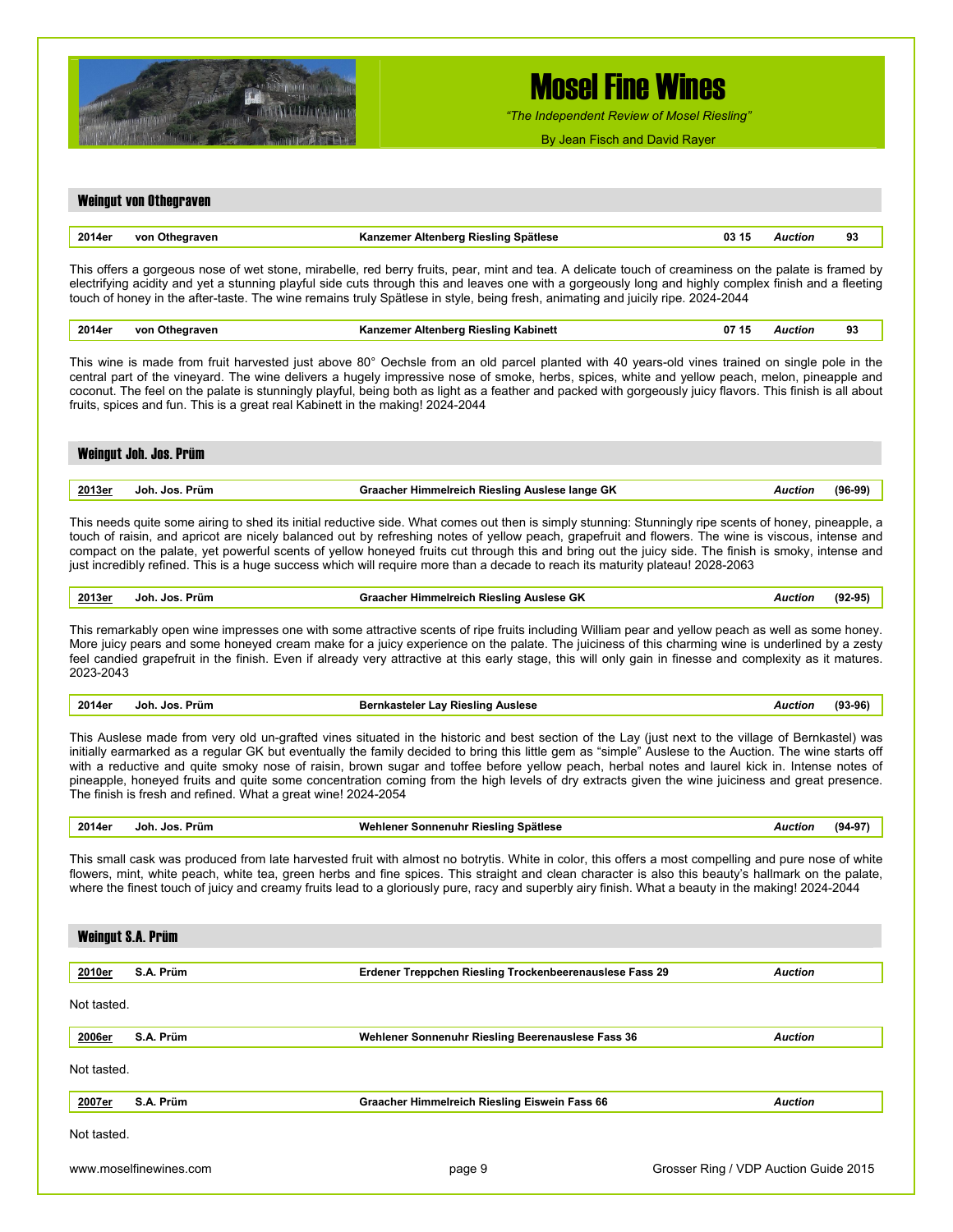

*"The Independent Review of Mosel Riesling"*

By Jean Fisch and David Rayer

### Weingut Willi Schaefer

| 2014e | Mill<br>чине в<br>. | Spätlese<br>uomnrons.<br>RIASIING<br>m | 09 15<br>. | ⊤uor.<br>. | 91 |
|-------|---------------------|----------------------------------------|------------|------------|----|
|       |                     |                                        |            |            |    |

This is the only Graacher Domprobst Spätlese produced at the Estate in 2014 and is the result of a painstaking selection of berries harvested at 92° Oechsle from a privileged parcel in the Nikolausley still planted with old un-grafted vines. Auction Spätlese wines often have the weight of an Auslese, but not this one. This is a real Spätlese made along the stringent principles of lightness of the Estate and showing a slightly more exotic side than usual. At first, this hugely reduced wine only delivers some faint and seemingly linear scents of orange, pear, greengage and apricot blossom. These lead to a delicately racy and precise feel on the palate. It is only after extensive airing (days at the moment!) that the true potential of the wine comes to light, with a more almond-infused side and more body in the finish. There is plenty of potential here, but the wall of reduction is holding everything back at the moment. 2024-2044

| <b>Weingut St. Urbans-Hof</b> |                       |                                                   |       |         |    |  |  |
|-------------------------------|-----------------------|---------------------------------------------------|-------|---------|----|--|--|
|                               |                       |                                                   |       |         |    |  |  |
| 2014er                        | <b>St. Urbans-Hof</b> | Ockfener Bockstein Riesling Spätlese Zickelgarten | 30 15 | Auction | 92 |  |  |

Harvested at 95° Oechsle, this bright-colored wine delivers a gorgeous nose of herbs, earthy spices, bergamot, citrus and grapefruit. It is loaded with energy, with some CO2 adding an animating side to the Auslese presence on the palate. The finish is clean, comparatively full bodied and powerful, and yet also mouth-watering and mineral. This is delicious now but will benefit from bottle age, if only to integrate the noticeable sweetness in the after-taste. 2024-2044